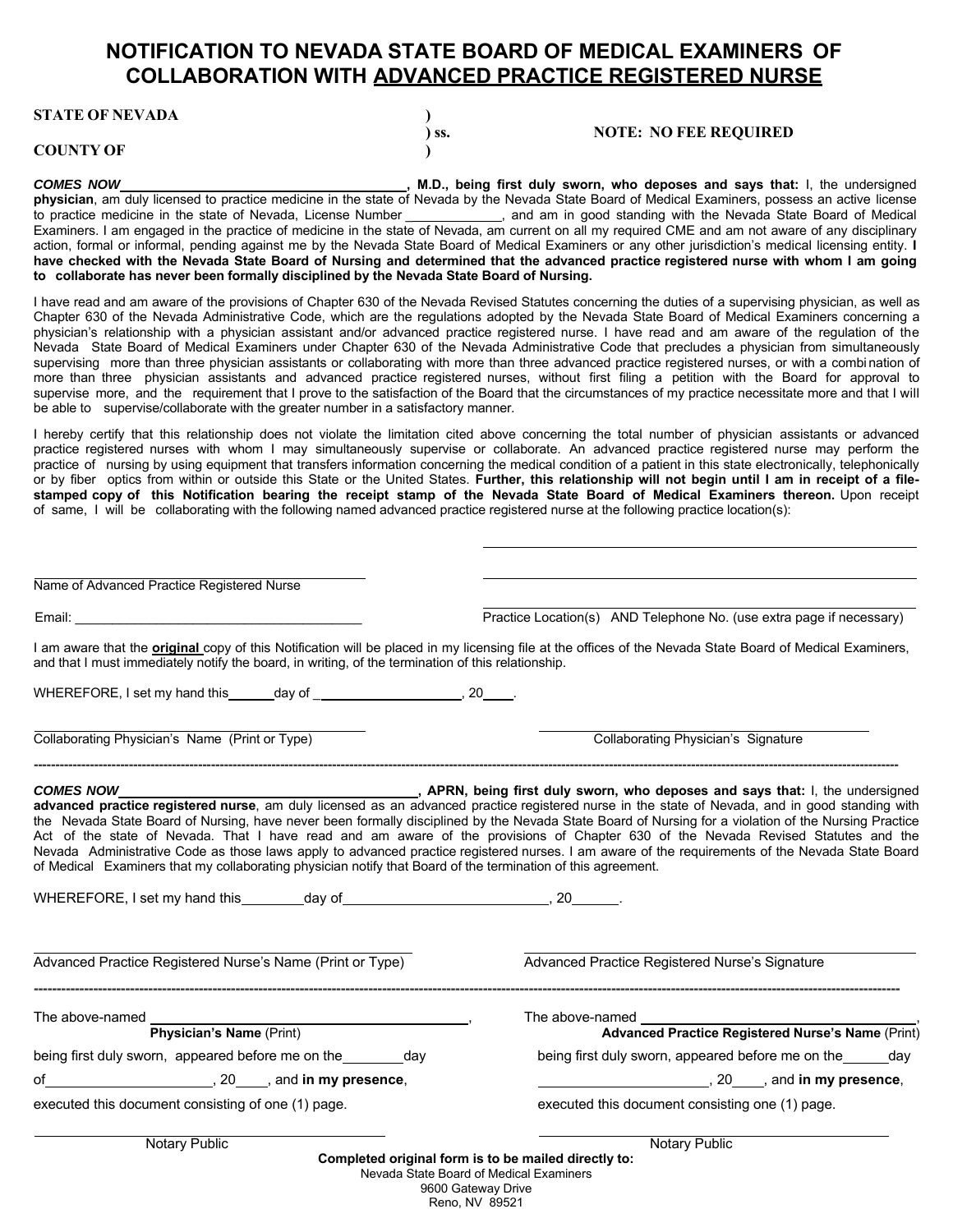## **COLLABORATING OR SUPERVISING PHYSICIANS**

## **NAC 630.490 Collaboration with advanced practice registered nurse. (**NRS 630.130**)**

 1. Except as otherwise provided in this section, a physician may collaborate with an advanced practice registered nurse if the physician:

(a) Holds an active license in good standing to practice medicine;

(b) Actually practices medicine in this State; and

(c) Has not been specifically prohibited by the Board from acting as a collaborating physician.

 2. No physician may collaborate with an advanced practice registered nurse whose scope of practice or medical competence is other than the scope of practice or medical competence of the physician.

 3. Before collaborating with an advanced practice registered nurse, a physician, on a form prescribed by the Board, shall notify the Board of the name and location of the practice of the advanced practice registered nurse and the portion of the practice of the advanced practice registered nurse that the physician will collaborate on with the advanced practice registered nurse. The notice must contain the signatures of the advanced practice registered nurse and the collaborating physician.

4. In addition to any other requirements, if the State Board of Nursing pursuant to NRS 632.349 has disciplined an advanced practice registered nurse, a physician shall not collaborate with that advanced practice registered nurse unless the physician has been specifically approved by the Board to act as the collaborating physician of that advanced practice registered nurse.

 5. A collaborating physician shall immediately notify the Board of the termination of collaboration between the collaborating physician and an advanced practice registered nurse. For any portion of the practice of the advanced practice registered nurse that the collaborating physician terminating collaboration with the advanced practice registered nurse collaborated, no physician shall collaborate with the advanced practice registered nurse until the physician submits notice to the Board pursuant to subsection 3.

 6. The collaborating physician or his or her substitute shall be available at all times that the advanced practice registered nurse is providing medical services to consult with the advanced practice registered nurse. Those consultations may be indirect, including, without limitation, by telephone.

 7. The collaborating physician shall, at least once a month, spend part of a day at any location where the advanced practice registered nurse provides medical services to act as consultant to the advanced practice registered nurse and to monitor the quality of care provided by an advanced practice registered nurse.

 8. The collaborating physician shall develop and carry out a program to ensure the quality of care provided by an advanced practice registered nurse. The program must include, without limitation:

(a) An assessment of the medical competency of the advanced practice registered nurse;

(b) A review and initialing of selected charts;

 (c) An assessment of a representative sample of referrals or consultations made by the advanced practice registered nurse with another health professional as required by the condition of the patient;

 (d) Direct observation of the ability of the advanced practice registered nurse to take a medical history from and perform an examination of patients representative of those cared for by the advanced practice registered nurse; and

 (e) Maintenance of accurate records and documentation of the program for each advanced practice registered nurse with whom the physician collaborated.

9. The collaborating physician shall ensure that the advanced practice registered nurse:

(a) Does not use presigned prescriptions; and

 (b) Practices in strict compliance with the regulations of the State Board of Pharmacy regarding prescriptions, controlled substances, dangerous drugs and devices.

 10. The medical director of a practice that is specific to a site, including, without limitation, a facility for skilled nursing or a hospital, may act as a collaborating physician to an advanced practice registered nurse who works at the practice. A medical director acting as a collaborating physician may allow the advanced practice registered nurse to evaluate and care for patients under the direction of an attending physician who is not the collaborating physician of the advanced practice registered nurse.

11. A collaborating physician shall ensure that the medical services that an advanced practice registered nurse performs while collaborating with the physician are:

 (a) Commensurate with the education, training, experience and level of competence of the advanced practice registered nurse; and

(b) Within the scope of practice of the:

- (1) Advanced practice registered nurse;
- (2) Certification of the advanced practice registered nurse; and
- (3) Collaborating physician.